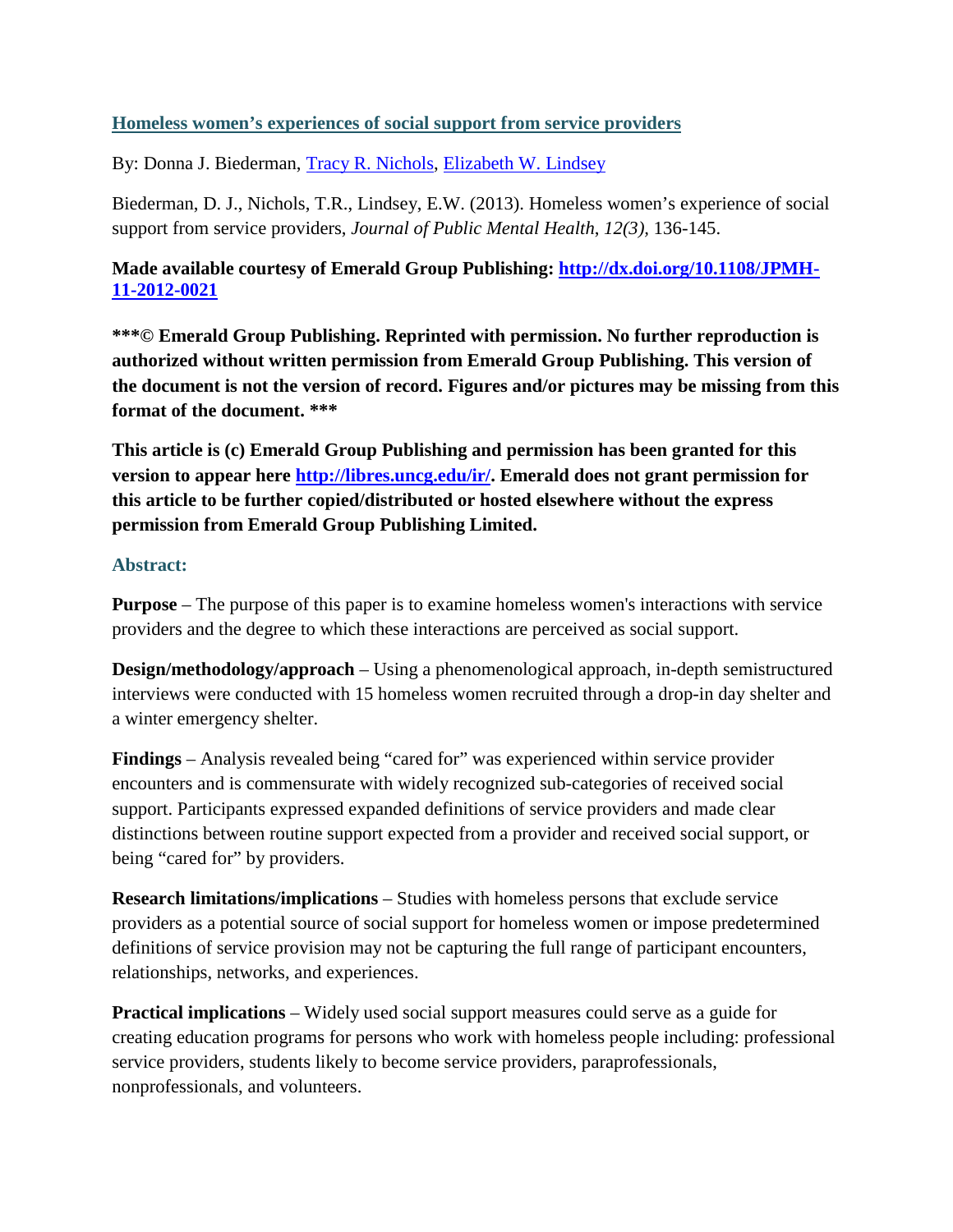**Originality/value** – Homeless women's voices have been added to the debate regarding whether social support is within the realm of service provision.

**Keywords:** Women | Homeless | Phenomenology | Qualitative research | Social support

# **Article:**

Homeless women demonstrate high prevalence of mental health issues (Tam et al., 2008) and have multiple stressors (Zugazaga, 2004). Studies examining the effect of received social support on the health of persons with various stressors have shown primarily positive effects (Nurullah, 2012). But homeless women have fewer sources of support than their housed counterparts (Zugazaga, 2008) suggesting alternate sources of social support may be needed. Homeless persons frequent service providers (Baggett et al., 2010) thus service providers may act as an important source of support. However, the role of service providers in providing social support has been contested.

Early in the evolution of the constructs of social support, service providers were considered among those persons likely to provide such support to stressed individuals. For instance, Weiss (1973) found impoverished women frequented service providers for support and guidance as much as for other ailments. Weiss (1974) later proposed an early social support framework that included "the obtaining of guidance […] in stressful situations" suggesting this provision would most likely be met by an "authoritative figure who can furnish them [stressed individuals] with emotional support and assist them in formulating and sustaining a line of action" (p. 24). In his seminal address, Cobb (1976) included "members of the helping professions" (p. 302) in his assessment of potential sources of social support across the life span.

More recently, some researchers have questioned whether social support is within the realm of service provider encounters. Hupcey and Morse (1997) asserted that due to multiple facets of professional service encounters including payment for service, unidirectional flow, and the ethical obligation of support to clients, support provided by professional service providers should be deemed "professional support" (p. 275). In their study with homeless persons, Hwang et al. (2009) excluded service providers as a source of received social support based on the obligation service providers have to provide elements of support as a function of their job. In defining terms for their review of social support concepts and measures, Gottlieb and Bergen (2010) defined social support as, "The social resources that persons perceive to be available or that are actually provided to them by nonprofessionals [emphasis added] in the context of both formal support groups and informal helping relationships" (p. 512). The distinction between professional support and social support may explain the paucity of studies examining social support between various service provider and recipient populations.

While there are valid arguments on both sides of this debate, it is imperative to understand how support from service providers is experienced by the recipient. In this paper, we use findings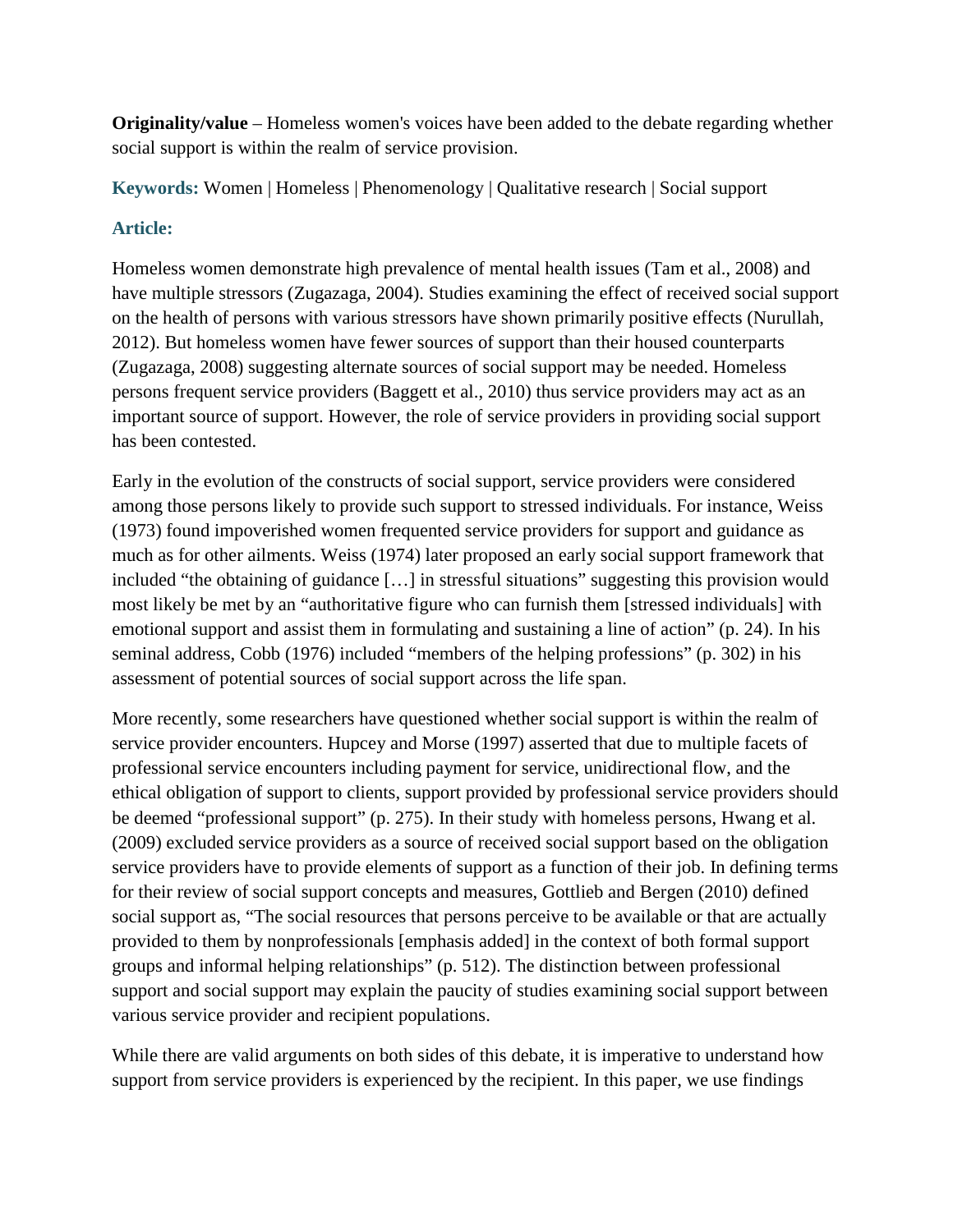from a phenomenological study of homeless women's interaction experiences with service providers to examine how they perceived supportive interactions.

### **Classifications of social support**

Barrera's (1986) seminal work defined and empirically tested three distinct and independent constructs of social support: social embeddedness (i.e. social integration within a social network), perceived social support (i.e. perception of availability of resources in case of need), and enacted support (i.e. received support based on supportive behavioral actions of others). Enacted support (also known as and here forward referred to as "received support") refers to observable supportive behaviors and is the appropriate classification for supportive interactions between homeless women and service providers. Barrera et al. (1981) Inventory of Socially Supportive Behaviors (ISSB) further categorized received support into four sub-types: directive guidance (e.g. providing guidance, feedback, or instruction), nondirective support (e.g. measures of affection, esteem, availability, and understanding), positive social interaction (e.g. laughing, joking, discussing shared interests), and tangible assistance (e.g. giving tangible aid).

#### **Received support, homeless persons, and health**

Although an under-researched area, studies examining received support with homeless persons can be found in the literature. For instance, Nyamathi et al. (1995) examined received support in a sample of homeless women and found "other professionals" (i.e. nonmedical/nonnursing) were more important than family members for obtaining advice, explanations, and in facilitating change. In a study comparing low-income housed and homeless mothers, Letiecq et al. (1996) found both groups reported receiving more help from their child's Head Start program in raising their families than other support sources such as family members and friends. In the aforementioned study with homeless persons by Hwang et al. (2009), received support was uncommon and unrelated to health although service providers were excluded from the study. These three quantitative studies used different measures to assess received support. In a qualitative study, Stewart et al. (2010) assessed the support needs of homeless youth and young adults. They found received support to be limited and, due to their transiency, participants identified friends or agency staff as providers of social support rather than family.

The conceptualization of service providers as providers of social support might be dependent on the nature of the service provided, the nature of the interaction, or the service recipient. Persons experiencing homelessness may have different perceptions of what constitutes a service provider, or service provision, than what is commonly held by practitioners in the field. Thus, we examined service provider encounters from the perspective of homeless women to ascertain whether, based on their experiences, service provider actions were commensurate with widely recognized categories of received support.

The current study is part of a larger phenomenological study which examined the experience of interacting with service providers from the perspective of homeless women. Thematic results for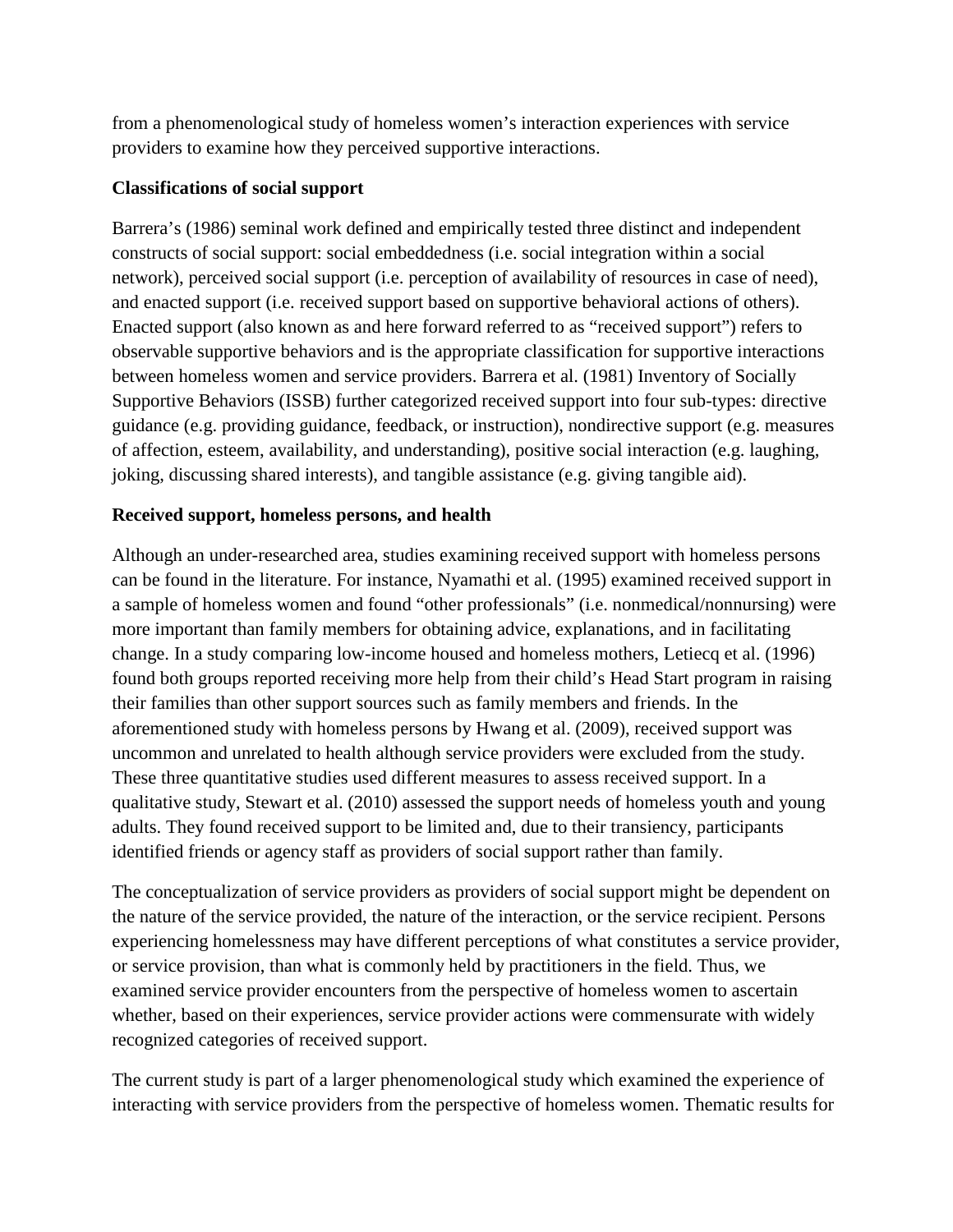the entire study, which identified interactions on a dehumanizing/humanizing continuum, are reported elsewhere (authors, under review). "Cared for" was the largest theme to emerge from the full phenomenological analysis, accounting for almost half of the total participant/service provider interactions, and was the only theme experienced by all participants. Through exploring homeless women's experiences of "cared for," we aim to answer the following research questions: How do homeless women's experiences of being cared for by service providers align with Barrera et al. (1981) typology of received support? Under what conditions do homeless women perceive interactions with service providers as received support?

### **Methods**

### *Design and setting*

Qualitative research is appropriate when the aim is to understand the lived experience of participants and it is particularly beneficial when little is known about a specific phenomenon (Creswell, 2011). Given the paucity of research on homeless women's experiences of service provider encounters, a qualitative design was chosen for the original study. Specifically, a phenomenological approach was used as it is designed to elicit the collective experience or "essence" of a phenomenon and therefore was appropriate for understanding service provider interactions from the perspective of homeless women (Colaizzi, 1978). The study was conducted in a city in the southeastern USA with a reputation for providing services to homeless populations. A winter emergency shelter and homeless drop in day center served as the study sites. The location and sites were chosen to purposefully collect information-rich data from homeless women who had experienced a variety of service provider encounters.

#### *Participants*

Fifteen women who were experiencing homelessness participated in the study. Participants selfidentified as black (seven), white (seven), and American Indian (one). Average age was 43 years  $(SD = 10.9)$ . The majority were single, either never married (six), separated (one), widowed (two) or divorced (two) with only three participants identifying a current intimate partnership or marriage (one participant did not report relationship status). Seven participants were experiencing their first episode of homelessness. The length of homelessness for the current episode ranged from one month to five years with 12 participants reporting current time homeless of six months or less.

### *Procedure*

A homeless drop-in day center and winter emergency shelter served as the study sites; the study was approved by the university's Institutional Review Board. Study inclusion criteria were: participants must be at least 18 years of age, female, English speaking, currently experiencing homelessness using the US Department of Housing and Urban Development (HUD) definition at the time, and have utilized services of a provider or agency that provides services to homeless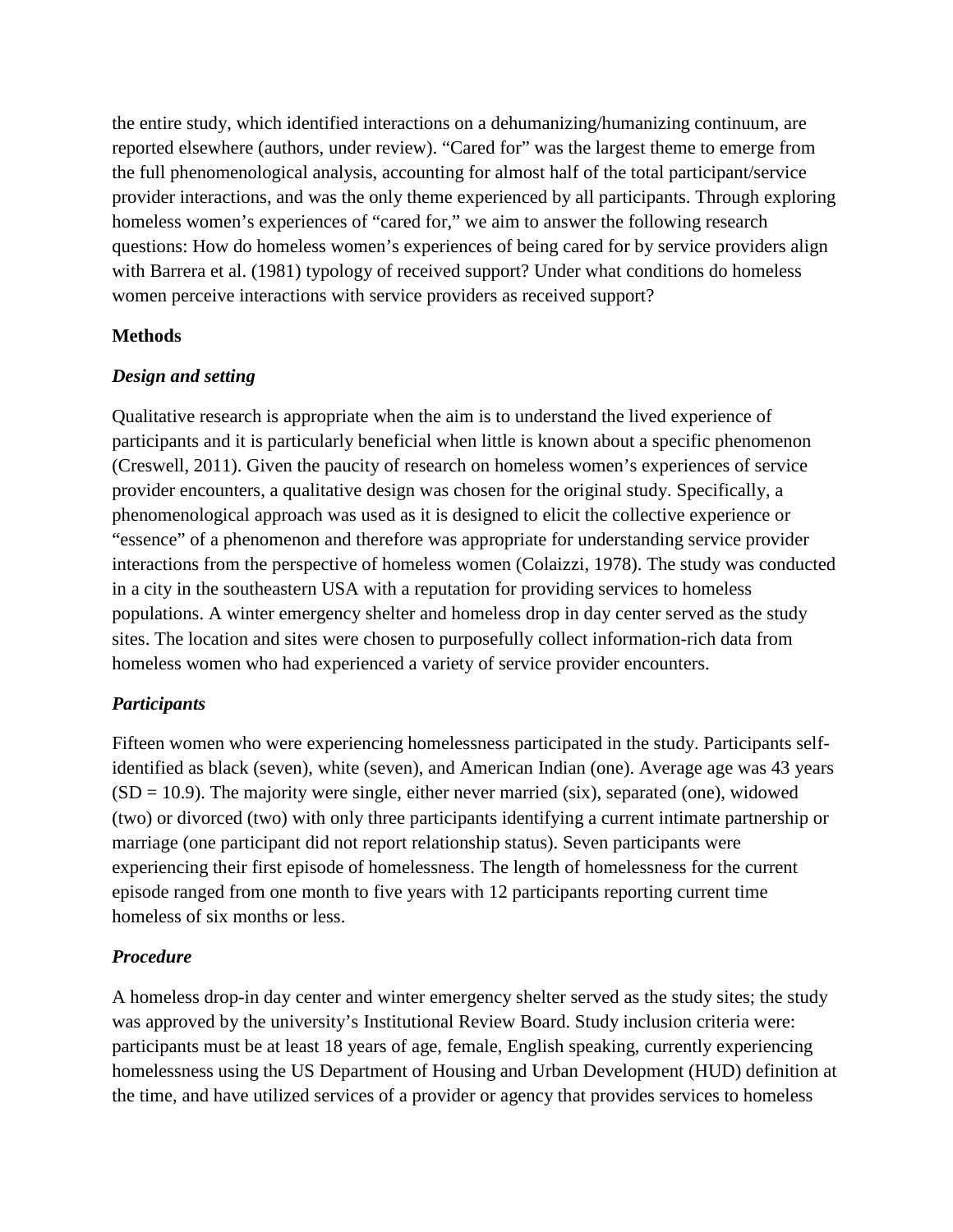people. The first author conducted all interviews. As a former service provider for homeless persons, it was necessary for the first author to acknowledge her past interactions with homeless women. Thus, an initial "feelings audit" (Bednall, 2006) was conducted to identify past experiences germane to the research questions and to bring those memories to the surface in the process of bracketing. On arrival at the study site but before a potential participant encounter, the feelings audit was reviewed to bracket prior experiences in efforts to limit researcher-induced bias.

Participant recruitment occurred at study sites through introduction by a staff member (one), the snowball method whereas one participant suggested another potential participant (six) or direct approach (eight). This sampling strategy, conducted at both study sites, was critical for reaching homeless women who interacted with a variety of service providers in a variety of venues. These combined strategies are best described as a maximum variation sampling (Patton, 2002).

On introduction, participants were informed of the study and, if interested, assessed for inclusion criteria. Women who were interested and met inclusion criteria were invited to participate. A total of 18 women were approached, 15 met inclusion criteria and participated in the study. The three nonparticipating women had living arrangements that did not meet the HUD definition of homelessness. Interviews were conducted between December 2011 and March 2012; all interviews were conducted in private rooms at one of the two study sites and audio recorded. Interviews continued until data redundancy (i.e. theoretical saturation; Sandelowski, 1995) was reached. Commensurate with literature on data saturation (Guest et al., 2006; Morse, 2000) no new themes emerged after participant 11.

After obtaining verbal consent, women were asked about their lives, previous episodes of homelessness, current homeless situation, service providers who they have encountered during experiences of homelessness, and stories of service provider encounters. When participants gave generalizations such as, "She really cares about me" or "He's wonderful" they were asked to describe specific details that led to that conclusion. Demographic information was also obtained during the interview process. Interviews lasted between 23 and 103 minutes ( $M = 41$ ;  $SD = 19$ ). The first author transcribed all interviews verbatim. Participants were paid \$10 for their time. All participants were asked to provide contact information for follow-up and gave at least one contact method (e.g. cell phone number, e-mail address). Over half (eight) participated in a follow up interview to review and validate emerging themes in the process known as member checking.

All field encounters included unstructured observations captured in field notes. "Unstructured" does not imply that observations were ill planned or happened haphazardly but rather a priori notions of the range of possible observations and behaviors were put aside which allowed for consideration of nuanced or more subtle behaviors and interactions (Mulhall, 2003). Field time expanded beyond the interview setting and included informal and social interactions at the recruitment sites and a local restaurant. Also, during the study one participant was hospitalized.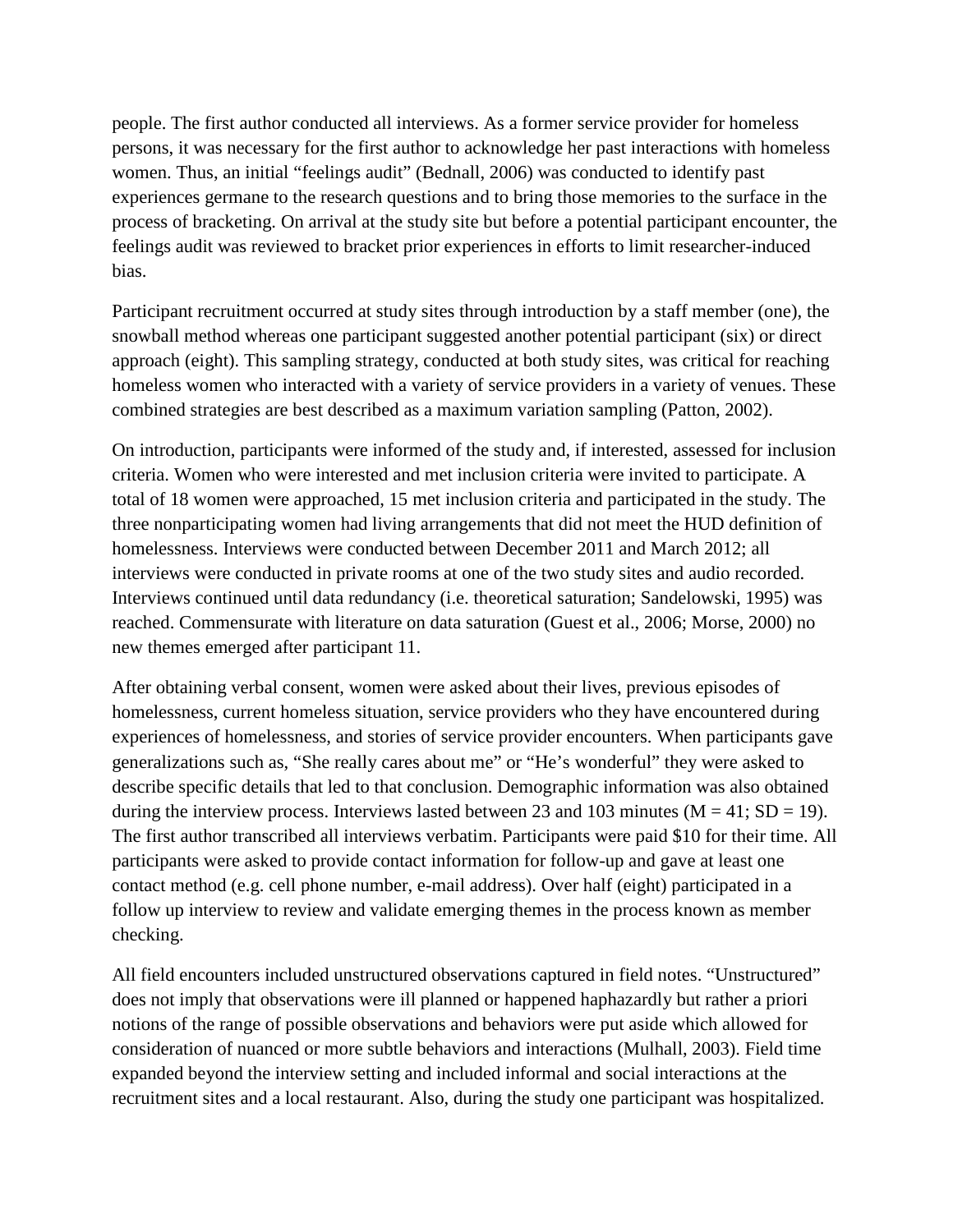The first author, together with one or two participants, visited her in the hospital on four occasions over a three-week period. The first author also acted as her advocate at a hospital discharge planning meeting. Engaging with homeless women in these multiple service-oriented locales provided rich observational data that complimented interview data.

# *Data analysis*

Colaizzi's (1978) seven-step method of phenomenological analysis was used to elicit the collective essence of a service encounter experience. Field notes were written and interviews transcribed within 24 hours of the encounter to maximize data accuracy and increase knowledge of and intimacy with the data. Participant descriptions of encounters with service providers were extracted as relevant statements and coded into one of four categories: agency statement (description of an agency but not an actual encounter), general statement (perception of services in general), service provider encounter (description of an encounter), and other person's service provider encounter. Service provider encounters and other person's service provider encounters (i.e. "shadowed data," Morse, 2000, p. 4) were considered "significant statements" (Colaizzi, 1978, p. 59). The meanings of these statements were formulated and a member check conducted to increase study validity. Formulated meanings were categorized as neutral, negative, or positive and then further differentiated into themes using open coding. Next, themes were arranged into clusters first within then between transcripts. Themes were compared across transcripts to ensure representation of all service provider encounter experiences and that all such experiences were captured in the themes.

As themes emerged, it was noted that the experience of care was reflective of the subtypes of received support described by Barrera et al. (1981). All experiences of "cared for" across all participants were cross-referenced to the factor analysis tables of the ISSB (Barrera and Ainlay, 1983) to ensure compatibility for theme and theme variant validation. A second member check was also performed to ensure participants agreed with the final study findings.

### **Results**

The theme "cared for" emerged from participants' descriptions of interactions with service providers. Interactions reported by participants encompassed a multitude of actions on behalf of service providers but the defining characteristic was that these actions resulted in participants feeling worthy of care and recognized as a valid individual. The theme was represented by 72 significant statements that can be categorized within the four sub-types of received support (directive guidance, nondirective support, positive social interaction, and tangible assistance) described by Barrera and Ainlay (1983) (see Table I).

**Table I** Themes by number of significant statements and participants with the experience

| Theme | . .<br>Number of significant statements. | Number of participants with experience |
|-------|------------------------------------------|----------------------------------------|
|       |                                          |                                        |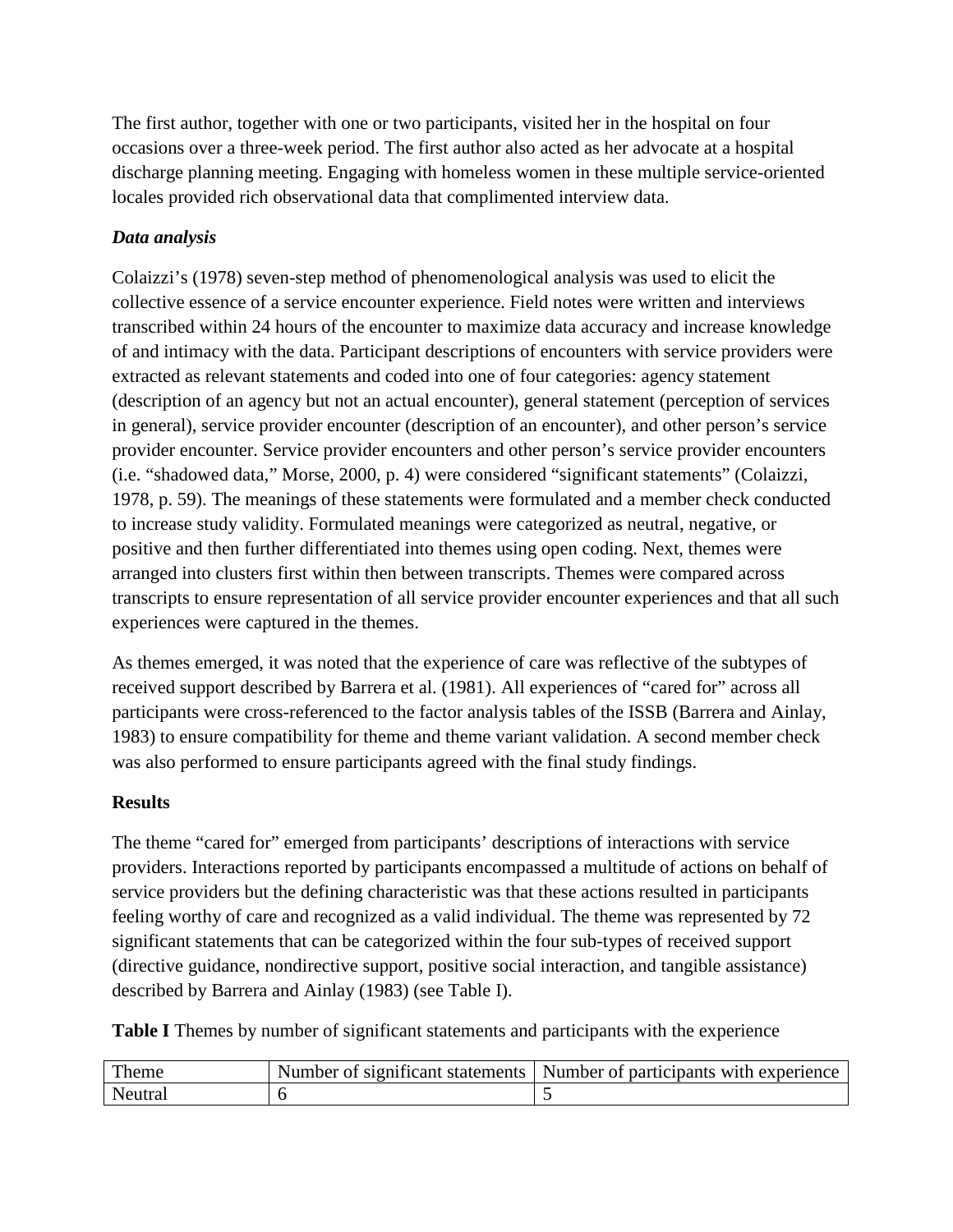| Norm                 | 6              | 5              |
|----------------------|----------------|----------------|
| Negative             | 63             | 13             |
| Unmet expectation    | 10             | 6              |
| Minimized            | 3              | $\overline{2}$ |
| Judged               | 18             | 11             |
| Alienated            | 16             | ┑              |
| Powerless            | 16             | ┑              |
| Positive             | 91             | 15             |
| Cared for            | 72             | 14             |
| Trusted              | $\overline{2}$ | $\overline{2}$ |
| Shared past/identity | $\mathcal{I}$  | 6              |
| Empowered            | 10             | 5              |

Fourteen of the 15 participants described the experience of being "cared for"; participant descriptions included a number of different types of service providers within a wide variety of venues. Service providers were categorized based on individual participant description of the provider and encounter. Service provider type and number of significant statements of "cared for" by service provider included: employees and volunteers at homeless specific agencies such as shelters, day centers, and food sites (35), nurses/nurse practitioners (ten), therapists, counselors, caseworkers (seven), governmental human service agency workers (seven), church staff including pastors, staff, volunteers (six), police (four), and physicians (three).

### *Directive guidance*

Directive guidance included experiences of feeling cared for as a result of receiving feedback, instruction, or guidance. Some participants described instances, considered to be the typical experience, where they were given a resource list of the services they were seeking from a homeless service agency. However, several participants described encounters where the service provider who was making the referral guided them through the process of securing the needed serviced. One young woman, who had been homeless for five years and had a diagnosed mental illness, recalled an encounter with a hospital case worker who assisted her in calling local shelters and coached her on how to interact with intake staff. This was quite different from her typical experience of being "discharged to the street" following a stay in a psychiatric unit or shelter. Another woman, who became homeless after the death of her common law husband, described how a shelter worker helped to secure much needed grief counseling. The few women who reported this type of encounter described it in terms of feeling cared for stating "they helped me with a lot" and "she completely goes out of her way."

# *Nondirective support*

Nondirective support, the largest subcategory of the "cared for" theme, accounted for more than half of the service provider encounters experienced as care. Nondirective support included when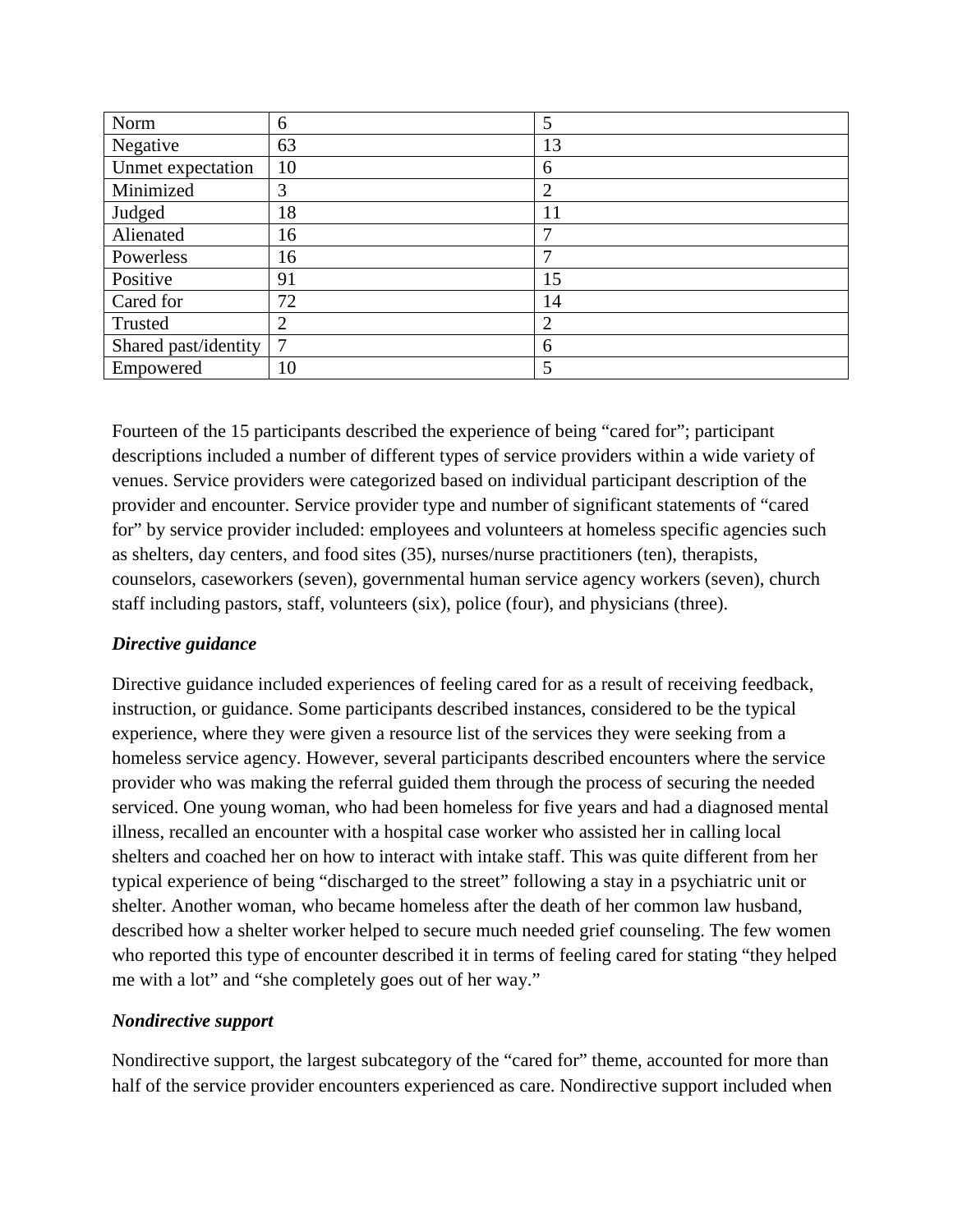service providers actively listened to participants, remembered details of the participant's lives, verbalized unconditional availability, demonstrated trustworthiness, and/or demonstrated concern for participants physical, mental, and emotional comfort, safety, and/or overall wellbeing. Some participants described an unwillingness to express vulnerability in the company of their homeless peers to avoid being perceived as needy or weak. These women counted on the support of trusted service providers who listened to their issues and encouraged them to talk about intimate details of their lives. One woman described such an encounter with a mental health nurse:

She just sat and talked to me and let me cry [...] I didn't have anybody to really talk to [...] went in her office and we set there and she said, "Just, don't be afraid, t-t-to cry. Don't be afraid, just, let's just talk." And, I did and I felt a lot better (Tammy).

Another woman who was engaged in ministry study and was being harassed by other shelter residents described her encounter with a shelter worker. In this case, the shelter worker not only provided active listening but affirmed her decision:

[...] I needed a good cry. I needed to get away [...] She assured me I was doin' the right thing and that I just have to toughen up you know. So, I could (deep breath) run with the dogs and get fleas or I could be tough [...] (Gypsy).

Active listening was also manifest as service providers having a greater understanding of the women's lives within the context of homelessness and acknowledging their particular situation. One woman commented on her ability to speak honestly and openly with her physician and his understanding of her lack of desire to quit smoking while she was homeless. Another woman who had not seen her children in over two years described how a service provider acknowledged her spiritual needs by giving her a Bible, praying for her, and encouraging her to go to church. Two women commented on service providers who allowed them needed space and control in a relationship. One young woman described how she avoided her counselor but routinely talked to another paraprofessional woman in the agency:

I would never go upstairs to my counselor, I would sit downstairs and talk to her [victim advocate]. "Cause it was just different. She didn't pressure me or nothing". She let me get on the computer and do what I wanted to do and talk (Trina).

Nondirectional support was also described in instances where service providers showed concern for the women's overall wellbeing. For some women, this expression of care was manifest when a service provider inquired about how they were doing or how their day went. Service providers who inquired about participants' daily experiences were described as "wonderful" and "genuinely interested." The experience of talking about their day was described as "awesome" and "quality time."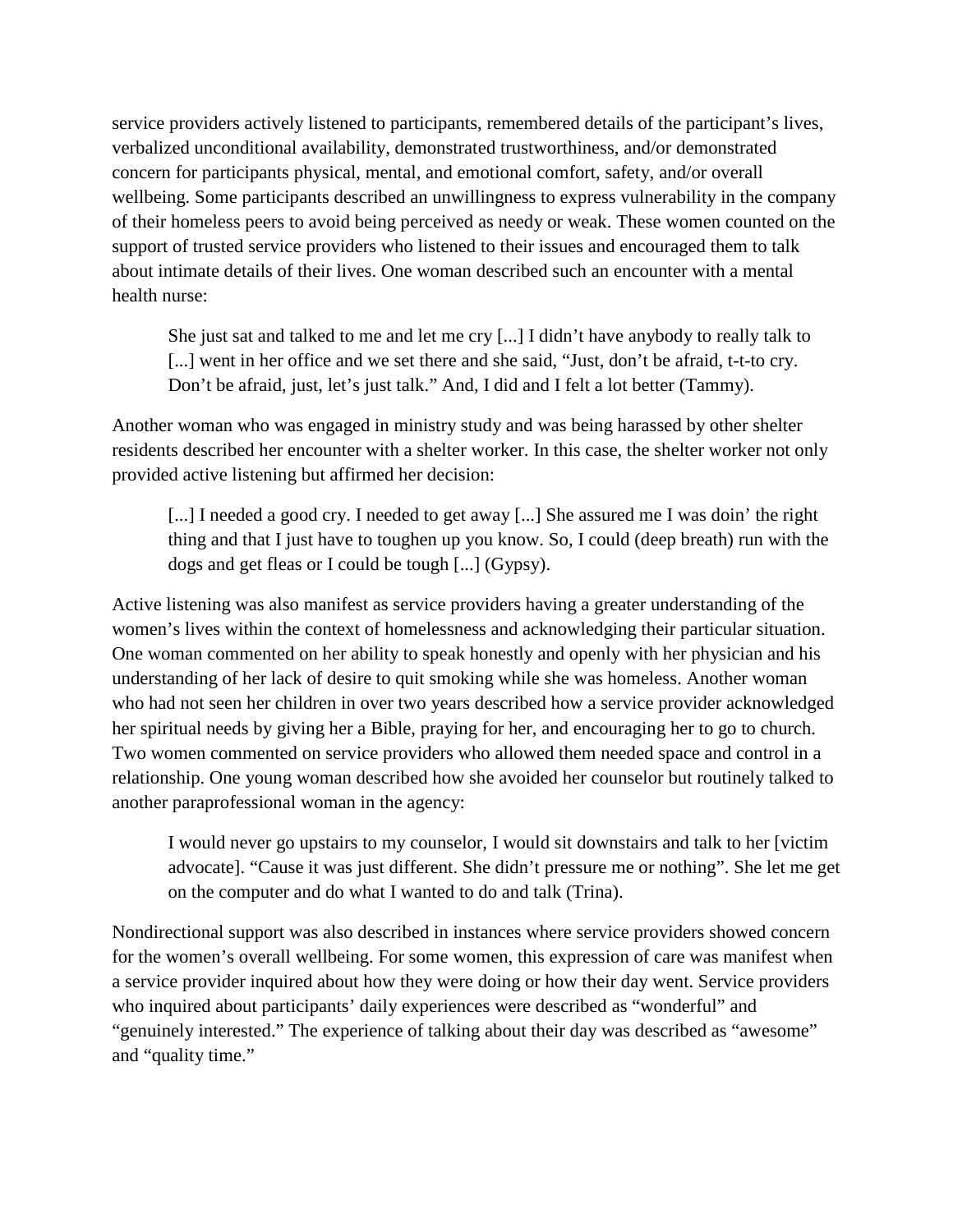Participants also described feeling cared for when service providers "reached out" and spontaneously offered assistance or intervention. One woman described an encounter with a nurse who gave her a ride from one shelter to another upon seeing her struggle with a heavy suitcase. During the ride the nurse gave the participant a brief guided tour of the downtown area describing homeless friendly resources. One woman who had just begun seeing a counselor recalled her interaction with a receptionist who had called with an appointment reminder:

[...] She said, "Miss Ann, is you okay?" and I said, "Yeah". I said, "Um, no, I'm not." She said, "I know, I could tell in your voice." [...] And she's like, "Miss Ann it's gonna be okay, you know. You can call up, just hit redial, you can call back up [...] and talk to anybody about depression" (Ann).

The caring associated with "reached out," can have a dramatic impact on homeless women. One woman recalled how a service provider's willingness to reach out literally saved her life:

I mean they noticed it. All I was doin' was sittin' and starin' and cryin' you know and I was just at the point where I couldn't help myself [...]. That little girl came and got me yeah [...]. I had already planned to take myself out and how I was gonna do it and if they hadn't a intervened I'd a probably ended up layin' across the railroad track. I was just really a (deep breath) to  $d - t$  one the only really way out was to die. I just couldn't take it [...] (Gypsy).

Other participants' experiences of being cared for within the sub-category of nondirective support included interactions where service providers followed up with them, reassured participants of their continued availability, or expressed concern for participants' physical comfort, and safety. These experiences were expressed as being outside the norm of a typical service provider encounter. Women were surprised by how far service providers extended themselves to ensure their physical, mental, and spiritual comfort and wellbeing.

#### *Positive social interaction*

While women desired intimate encounters and trusting relationships where they could express vulnerability, they also appreciated service providers who joked with them, talked about shared interests, or provided other diversionary activities to lighten the stress associated with homelessness. One woman described her initial encounter with two men who work at a homeless day center: "They came in, I said, 'I'm a new person.' 'Hmmm. You ain't new. You somebody – you just like the rest of 'em!' They make me laugh." Another woman described attributes of a homeless agency nurse: "[...] She makes you laugh [...] even if it means being silly and she's gonna go out of her way to make sure that you're takin' care of." Another woman, who was separated from her two young children, described how staff went out of their way to engage in a shared activity. This was particularly important due to the holiday: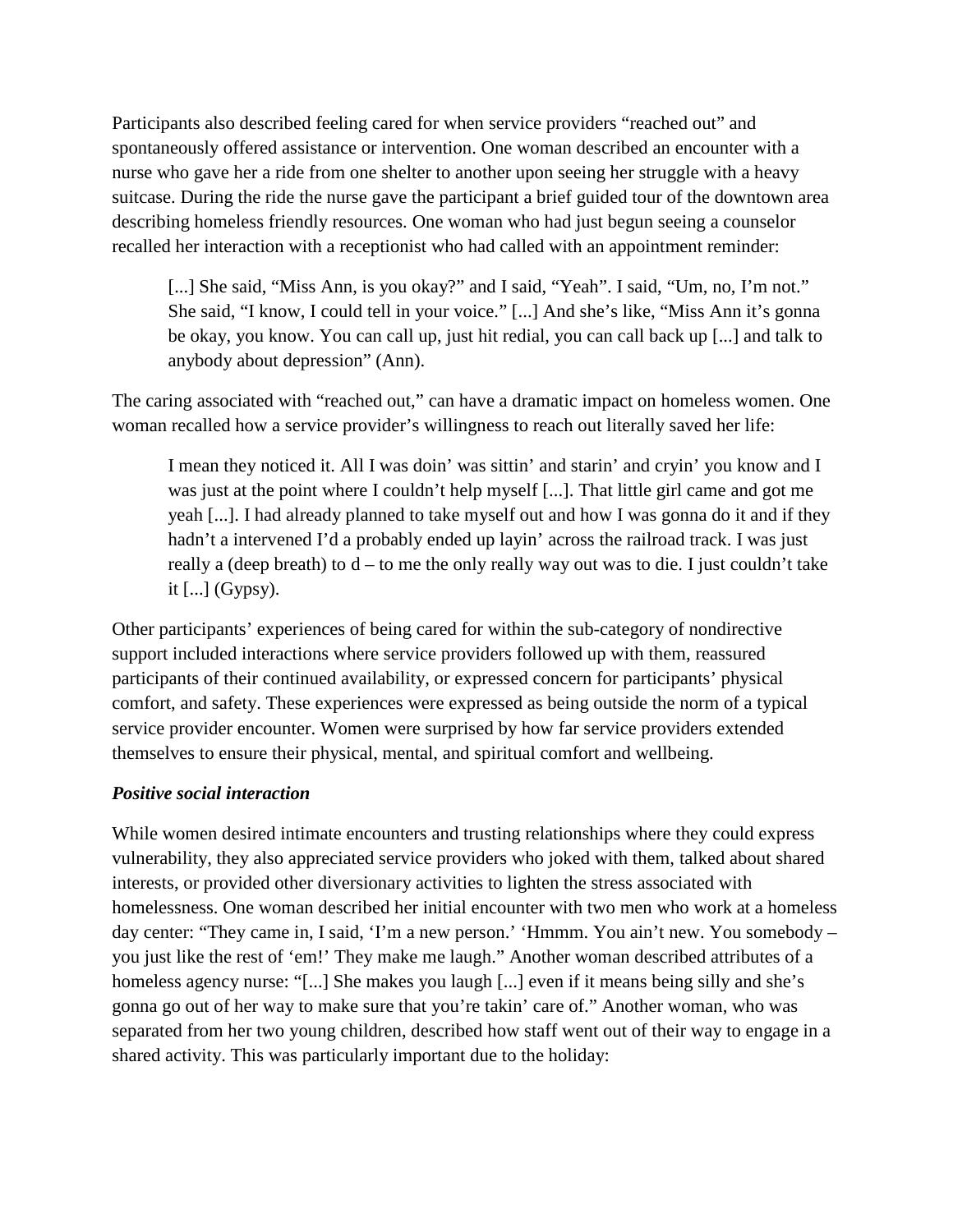The two that smoke will come out with us on our smoke breaks and you know we joke around. On Christmas day [staff member] went out and got some basketballs and we were out playing horse and, and she kicked my butt (laugh) (Hannah).

Some participants described encounters with various service agency personal who joked around or teased them on a regular basis. The women who described this joking and teasing as an experience of care expressed that it was meaningful, that it helped them feel like "normal" people, and "makes people feel more comfortable."

# *Tangible assistance*

Participants reported feeling cared for in service provider interactions where they received unexpected services, money, other physical objects of value, or some other sort of tangible assistance. Some participant encounters resulting in tangible assistance were within agency norms of providing clothes, food, and/or toiletries; still many women were surprised by the quality, quantity, or variety of items offered. Other tangible assistance women reported included receiving a needed service that, at the moment, was beyond their reach. One participant who was fleeing a violent relationship described how service agency staff provided child care while she secured a restraining order. Two other participants described instances where shelter staff did their laundry. One woman commented, "[...] if I needed money here and there which I know that she wasn't supposed to do that but she did. Sh-sh-sh, you know, she helped out that way." Thus, sometimes service providers crossed the boundaries of professional service relationships, or even broke established agency rules, to provide tangible assistance to homeless women.

Two participants' described receiving tangible support from service providers without asking. One recalled her first service provider encounter upon arriving in a new city:

When I first came up here, I didn't have nothin' [...] I walked in there – the minute – one of the guys there Mr [name], he gave me cash out of his pocket (slight pause) to go get somethin' to eat (Butterfly).

The other participant described an interaction with an agency director that she had gotten to know. The interaction occurred as the participant was preparing to depart the city:

[...] it was raining really hard one day and I got caught out in it without an umbrella [...] [Agency director] gave me, um, a fresh set of clothes to put on. She didn't have jeans quite in my size, the jeans she gave me were too big. She took her own belt up off and gave it to me [...] (Hannah).

### **Discussion**

Cobb (1976) conceptualized social support as consisting of three independent informational classes that included: "Information leading the subject to believe that he is cared for and loved" (p. 300). In our study, homeless women described the experience of being "cared for" within the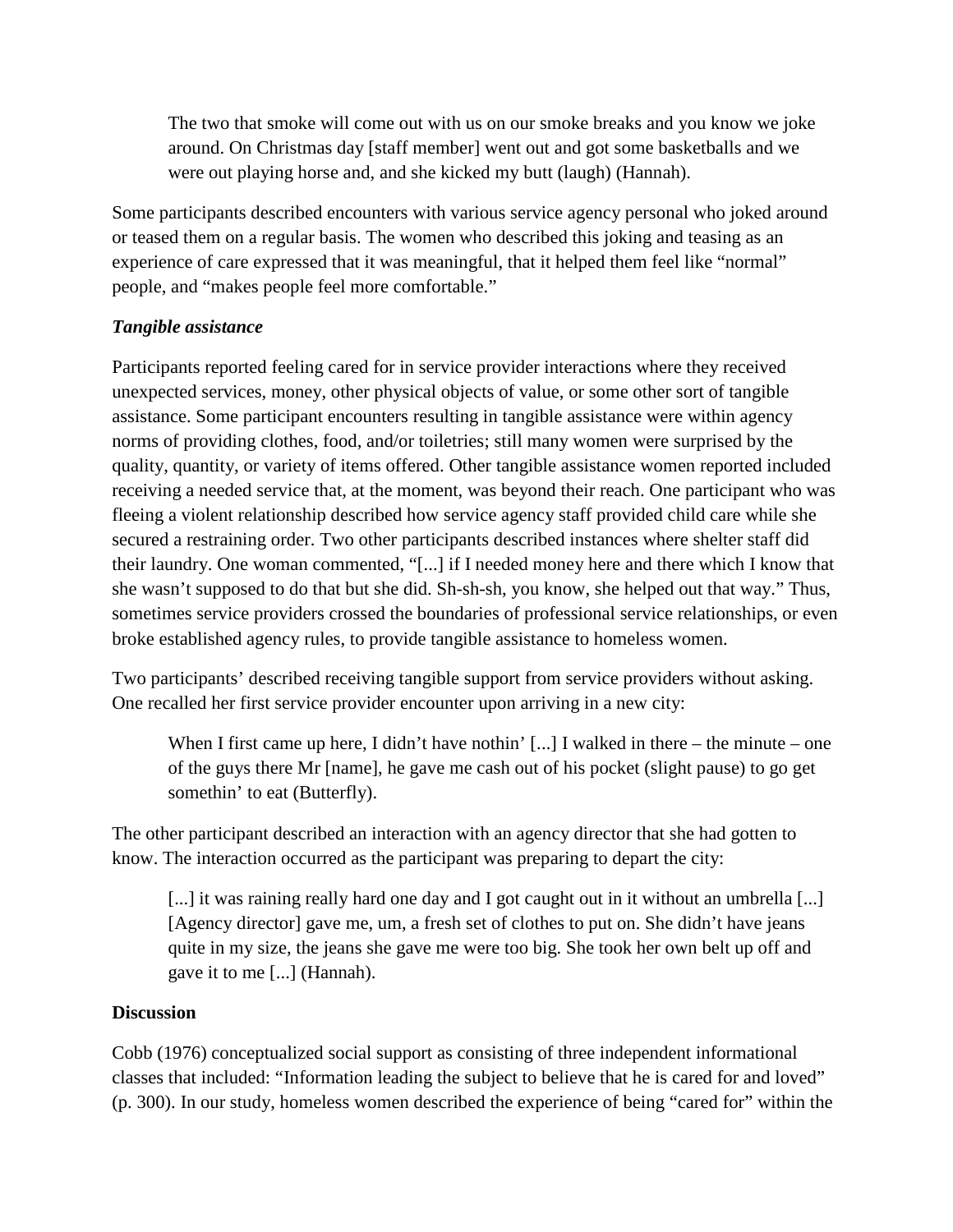subtypes of received social support proposed by Barrera et al. (1981). Women described directive guidance in terms of receiving instruction or assistance in securing further services or being steered away from negative influences and toward positive ones. Nondirective support displayed by service providers included: respecting client confidentiality, active listening, allowing the participant some control in the service provider relationship, welcoming and remembering participants, assuring continued availability, and demonstrating that participant safety and comfort was a priority. Positive social interaction included joking, teasing, and engaging in shared activities that were experienced as meaningful. Tangible assistance was given, sometimes as an agency norm but also in instances where service providers stretched the boundaries of their professional role or broke established agency rules to help meet a tangible need.

Social relationships are important to homeless women however maintaining relationships in the context of homeless presents challenges (Butler, 1993). In her study comparing social support sources and satisfaction with social support between single men, single women, and women with children, Zugazaga (2008) found a universal lack of social support with all three groups having more nonfamilial than family support sources and single women reporting lower support satisfaction. The women in our study indicated few sources of social support and a reluctance to express vulnerability to their peers. Thus, traditional sources of social support, such as family and friends, may be few and far between or completely nonaccessible for some homeless women making received support, the experience of being cared for, from service providers even more important.

For the women in our study, "service providers" represented a wide range of professionals, paraprofessionals, and volunteers from multiple agencies and service venues. This finding challenges the notion of what characterizes a "professional" in agencies that primarily serve homeless people. Lindsey (1998) noted that many people who work directly with homeless persons may not have a formal education and, of those who do, few have a terminal degree. Thus, professional support might not be easily distinguished from social support in the context of homelessness.

The debate bifurcating professional support and social support partially stems from researchers who surmise service providers provide social support as a job function. Our participants made a clear distinction between when a provider was doing their job (professional support) and the added dimension of providing social support (e.g. providing services in a manner that was experienced as feeling cared for). The experience of care has been articulated in other studies with homeless persons. Thompson et al. (2006) found homeless youth and young adults (ages 16-24 years) valued their relationships with service providers. These participants expressed their ability to perceive whether or not service providers truly cared for them and this perception exceeded the mechanics of the service provider performing job functions. Similarly, Stewart et al. (2010) found youth and young adults (ages 15-24 years), valued the experience of being cared for by service providers. For these youth, being cared for was considered emotional support and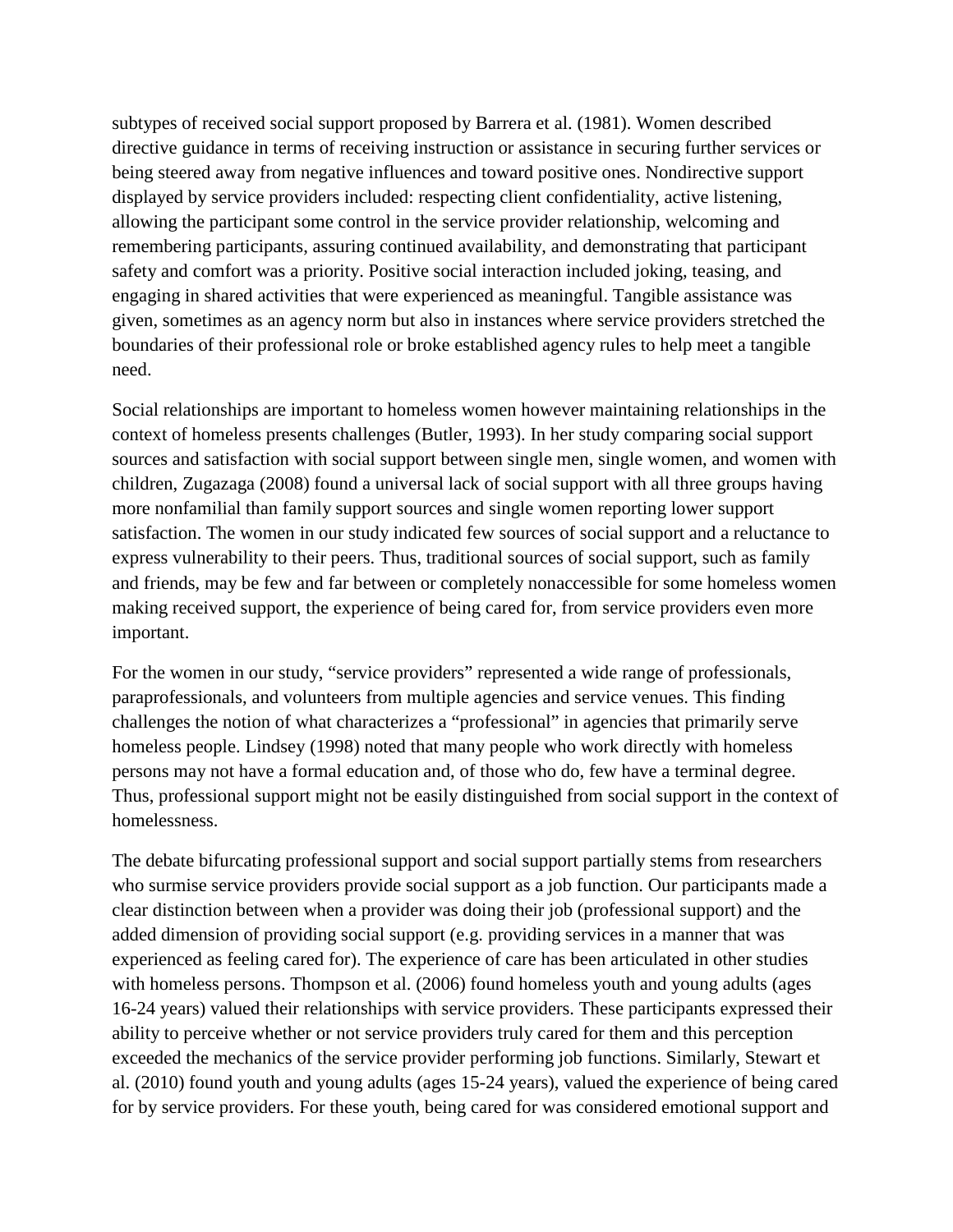young women in the group expressed this as a priority. Also, Hoffman and Coffey (2008) found homeless adults valued feeling cared for by service providers when made to feel welcome, respected, and when service providers were flexible with agency rules and norms.

"Reached out," interactions where the service provider sought out the participant or spontaneously intervened, also emerged as an important variation of the experience of care that cut across several sub-categories of received social support. In their study with 17 formerly homeless persons, MacKnee and Mervyn (2002) reported "reached out" as a critical incident that facilitated the transition from homelessness; participants in their study reported feeling "cared for" and "trusted" when people reached out to them (p. 298). In the current study "reached out" also had dramatic effects including one participant who articulated that a service provider who reached out to her literally saved her life.

# *Implications*

Findings from this study offer several implications for continued practice and research with homeless women. Understanding distinctions in homeless women's perceptions of professional and social support from service providers can help guide practitioners' interactions with homeless women. Cobb (1976) suggested health professionals are in a unique position to "teach all our patients, both well and sick, how to give and receive social support" (p. 312). However, in order to teach social support, health professionals must understand the variations of social support and how social support may manifest in the populations with which they work. The women in our study experienced being cared for by service providers as actions that fall within the established categories of received support included in the ISSB (Barrera and Ainlay, 1983). The ISSB could serve as a guide for creating education programs for persons who work with homeless people including: professional service providers, students likely to become service providers, paraprofessionals, nonprofessionals, and volunteers.

From a research perspective, studies with homeless persons that exclude service providers as a potential source of social support may not be capturing the full range of participant encounters, relationships, networks, and experiences. Investigating associations between social support and mental health issues among homeless women may be compromised if a significant source of social support is left unexplored. Future research in this area should offer participants the ability to indicate who within their network provides what elements of social support rather than restricting the full range of possibilities. Also, future research with homeless subpopulations not included in this study (e.g. men, youth) may elicit further variation in the experience of service encounters.

### *Limitations*

The current study has several limitations. First, the study was limited to adult, English-speaking women. Other subpopulations of homeless persons may perceive support from service providers differently or may seek services from providers not represented in this study. Second, all the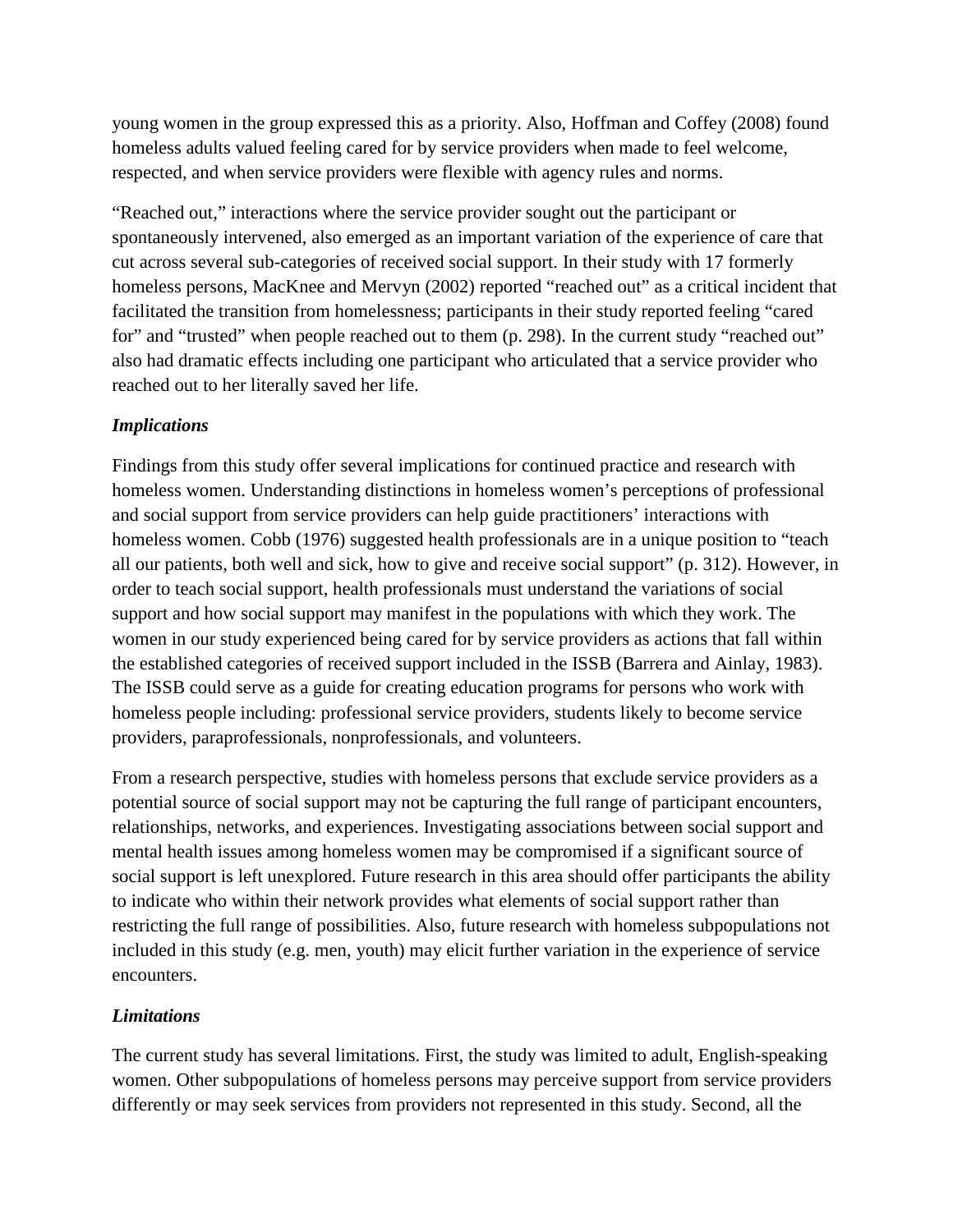women in this study were sheltered; non-sheltered homeless women may not share the same perceptions of service providers as women in the current study. Also, the study was conducted in the winter months when emergency shelters were operational. Both compassion and tangible support for homeless persons are higher during the winter months (Bunis et al., 1996). Had the study been conducted at another time of year, participants may not have had the full range of experiences of received support or had interaction with the same types of service providers as reported in the current study.

Notwithstanding, our study makes a valuable contribution to the literature. Homeless women's voices have been added to the debate regarding whether social support is within the realm of service provision. The women in our study differentiated between professional support (service providers meeting professional service standards and obligations) and social support (service providers extending themselves in ways that was experienced as being "cared for") and indicated that within the context of homelessness both are experienced in service encounters.

### **References**

Baggett, T.P., O'Connell, J.J., Singer, D.E. and Rigotti, N.A. (2010), "The unmet health care needs of homeless adults: a national study", American Journal of Public Health, Vol. 100 No. 7, pp. 1326-33.

Barrera, M. Jr (1986), "Distinctions between social support concepts, measures, and models", American Journal of Community Psychology, Vol. 14 No. 4, pp. 413-45.

Barrera, M. Jr and Ainlay, S.L. (1983), "The structure of social support: a conceptual and empirical analysis", Journal of Community Psychology, Vol. 11 No. 2, pp. 133-43.

Barrera, M. Jr, Sandler, I.N. and Ramsay, T.B. (1981), "Preliminary development of a scale of social support: studies on college students", American Journal of Community Psychology, Vol. 9 No. 4, pp. 435-47.

Bednall, J. (2006), "Epoche and bracketing within the phenomenological paradigm", Issues in Educational Research, Vol. 16 No. 2, pp. 123-38.

Bunis, W.K., Yancik, A. and Snow, D.A. (1996), "The cultural pattern of sympathy toward the homeless and other victims of misfortune", Social Problems, Vol. 43 No. 4, pp. 387-402.

Butler, S.S. (1993), "Listening to middle-aged homeless women talk about their lives", Affilia: Journal of Women and Social Work, Vol. 8 No. 4, pp. 388-409.

Cobb, S. (1976), "Social support as a moderator of life stress", Psychosomatic Medicine, Vol. 38 No. 5, pp. 300-14.

Colaizzi, P.F. (1978), "Psychological research as the phenomenologist views it", in Valle, R. and King, M.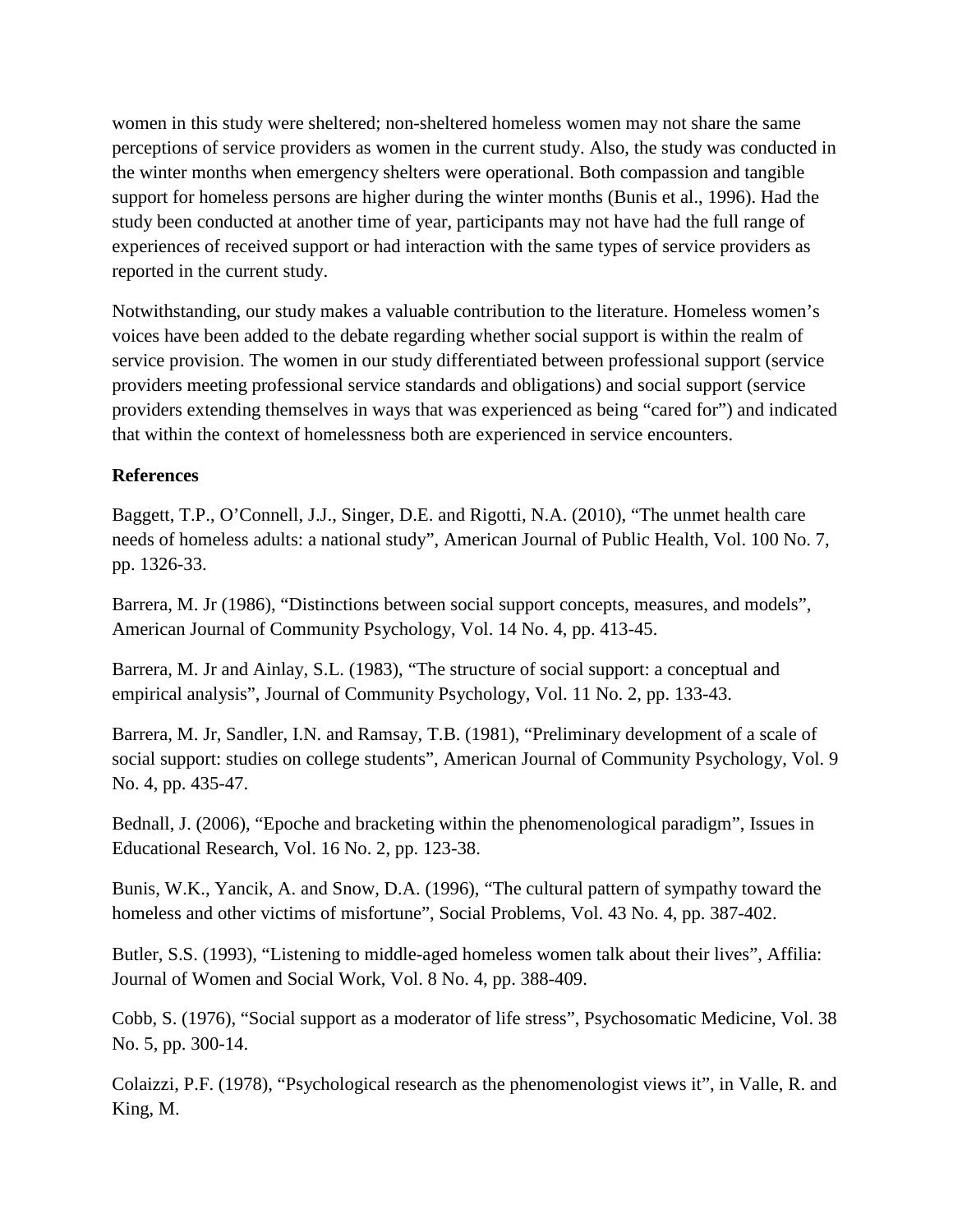(Eds), Existential Phenomenological Alternatives in Psychology, Oxford University Press, New York, NY, pp. 48-71.

Creswell, J.W. (2011), Qualitative Inquiry & Research Design: Choosing Among Five Approaches, 3rd ed., Sage Publications Inc, Thousand Oaks, CA.

Gottlieb, B.H. and Bergen, A.E. (2010), "Social support concepts and measures", Journal of Psychosomatic Research, Vol. 69 No. 5, pp. 511-20.

Guest, G., Bunce, A. and Johnson, L. (2006), "How many interviews are enough? An experiment with data saturation and variability", Field Methods, Vol. 18 No. 1, pp. 59-82.

Hoffman, L. and Coffey, B. (2008), "Dignity and indignation: how people experiencing homelessness view services and providers", Social Science Journal, Vol. 45 No. 2, pp. 207-22.

Hupcey, J.E. and Morse, J.M. (1997), "Can a professional relationship be considered social support?", Nursing Outlook, Vol. 45 No. 6, pp. 270-6.

Hwang, S.W., Kirst, M.J., Chiu, S., Tolomiczenko, G., Kiss, A., Cowan, L. and Levinson, W. (2009), "Multidimensional social support and the health of homeless individuals", Journal of Urban Health, Vol. 86 No. 5, pp. 791-803.

Letiecq, B.L., Anderson, A.A. and Koblinsky, S.A. (1996), "Social support of homeless and permanently housed low-income mothers with young children", Family Relations, Vol. 45 No. 3, pp. 265-72.

Lindsey, E.W. (1998), "Service providers' perception of factors that help or hinder homeless families", Families in Society, Vol. 79 No. 2, pp. 160-72.

MacKnee, C.K. and Mervyn, J. (2002), "Critical incidents that facilitate homeless people's transition off the streets", Journal of Social Distress and the Homeless, Vol. 11 No. 4, pp. 293- 306.

Morse, J.M. (2000), "Determining sample size", Qualitative Health Research, Vol. 10 No. 1, pp.  $3 - 5$ .

Mulhall, A. (2003), "In the field: notes on observation in qualitative research", Journal of Advanced Nursing, Vol. 41 No. 3, pp. 306-13.

Nurullah, A.S. (2012), "Received and provided social support: a review of current evidence and future directions", American Journal of Health Studies, Vol. 27 No. 3, pp. 173-88.

Nyamathi, A., Bennett, C., Leake, B. and Chen, S. (1995), "Social support among impoverished women", Nursing Research, Vol. 44 No. 6, pp. 376-8.